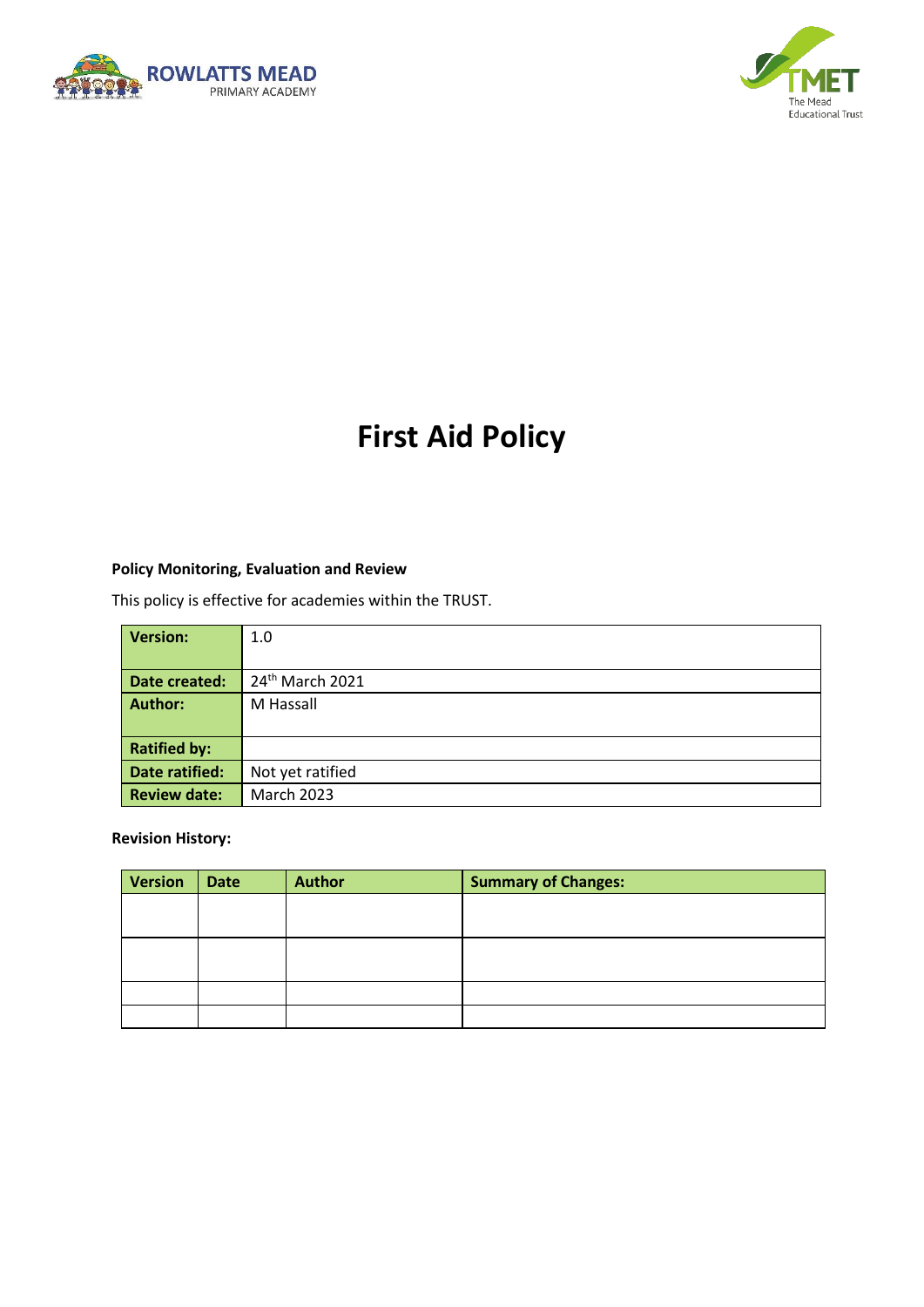#### **Contents**

| 3. |  |
|----|--|
|    |  |
|    |  |
|    |  |
|    |  |
|    |  |
|    |  |
|    |  |
|    |  |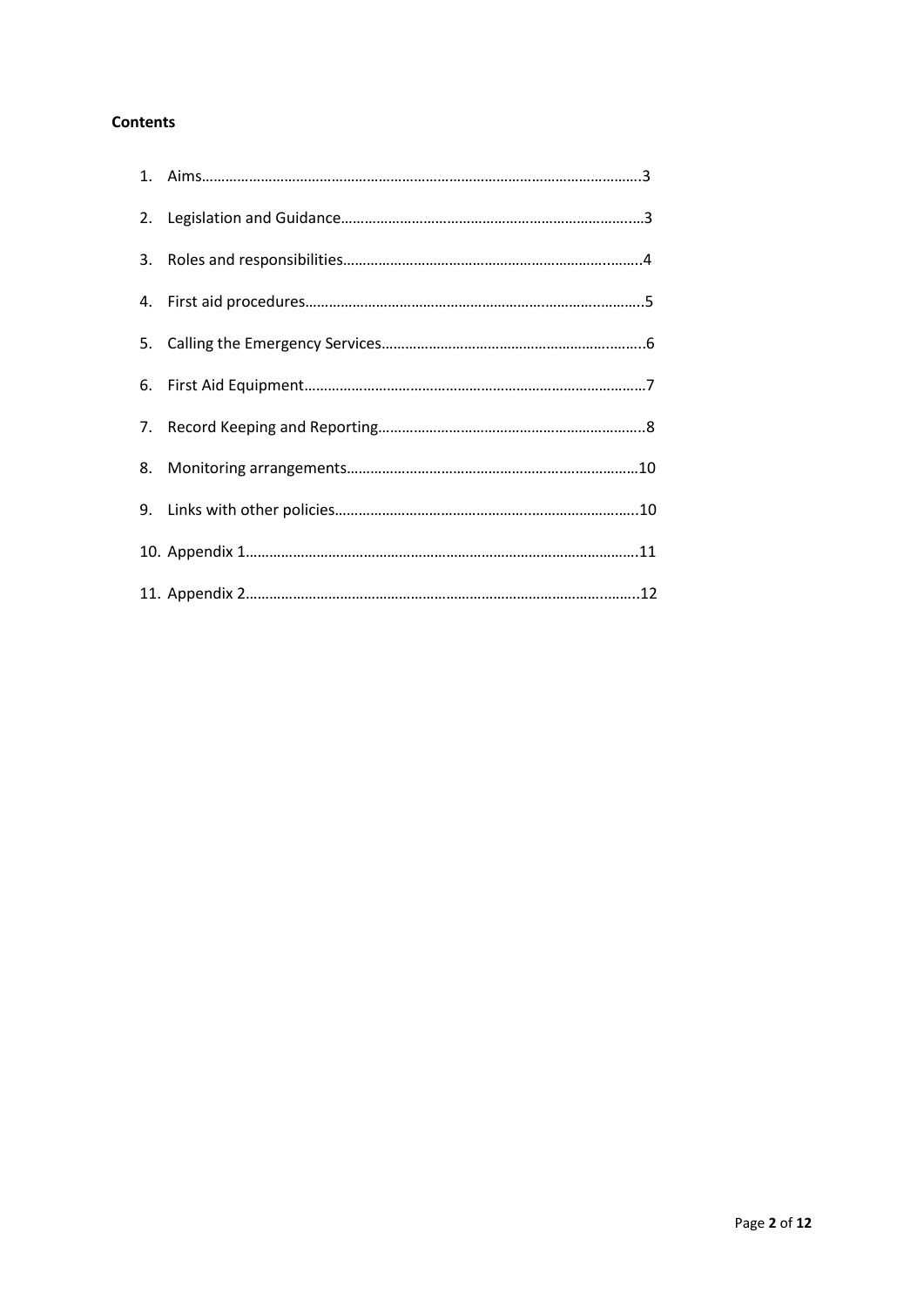# **First Aid Policy**

# **1. Aims.**

The aims of our first aid policy are to:

- Ensure the health and safety of all staff, pupils and visitors
- Ensure that staff and governors are aware of their responsibilities with regards to health and safety.
- Provide a framework for responding to an incident and recording and reporting the outcomes.

#### **2. Legislation and Guidance.**

This policy is based on advice from the Department for Education on [First aid in schools](https://www.gov.uk/government/publications/first-aid-in-schools) and [Health and safety in schools](https://www.gov.uk/government/publications/health-and-safety-advice-for-schools) and the following legislation:

- [The Health and Safety \(First-Aid\) Regulations 1981,](file://///rm-fs01/staff$/HEALTH%20&%20SAFTEY/First%20Aid/Administering%20medicines%20policy%20Sept%202020.docx) which state that employers must provide adequate and appropriate equipment and facilities to enable first aid to be administered to employees, and qualified first aid personnel.
- [The Management of Health and Safety at Work Regulations 1992,](https://www.legislation.gov.uk/uksi/1992/2051/regulation/3/made) which require employers to make an assessment of the risks to the health and safety of their employees.
- [The Management of Health and Safety at Work Regulations 1999,](https://www.legislation.gov.uk/uksi/1999/3242/contents/made) which require employers to carry out risk assessments, make arrangements to implement necessary measures, and arrange for appropriate information and training.
- [The Reporting of Injuries, Diseases and Dangerous Occurrences Regulations 2013w](https://www.legislation.gov.uk/uksi/2013/1471/schedule/1/paragraph/1/made)hich state that some accidents must be reported to the Health and Safety Executive (HSE), and set out the timeframe for this and how long records of such accidents must be kept.
- [The Social Security \(Claims and Payments\) Regulations 1979,](https://www.legislation.gov.uk/uksi/1979/628) which set out rules on the retention of accident records.
- [The Education \(Independent School Standards\) Regulations 2014,](https://www.legislation.gov.uk/uksi/2014/3283/schedule/made) which require that suitable space is provided to cater for the medical and therapy needs of pupils.

#### **For academies with Early Years Foundation Stage:**

This policy is, in addition to the legislation listed above, Statutory framework for the early [years foundation stage,](https://assets.publishing.service.gov.uk/government/uploads/system/uploads/attachment_data/file/596629/EYFS_STATUTORY_FRAMEWORK_2017.pdf) advice from the Department for Education on [First aid in schools](https://www.gov.uk/government/publications/first-aid-in-schools) and [Health and safety: advice for schools.](https://www.gov.uk/government/publications/health-and-safety-advice-for-schools)

This policy complies with our funding agreement and articles of association.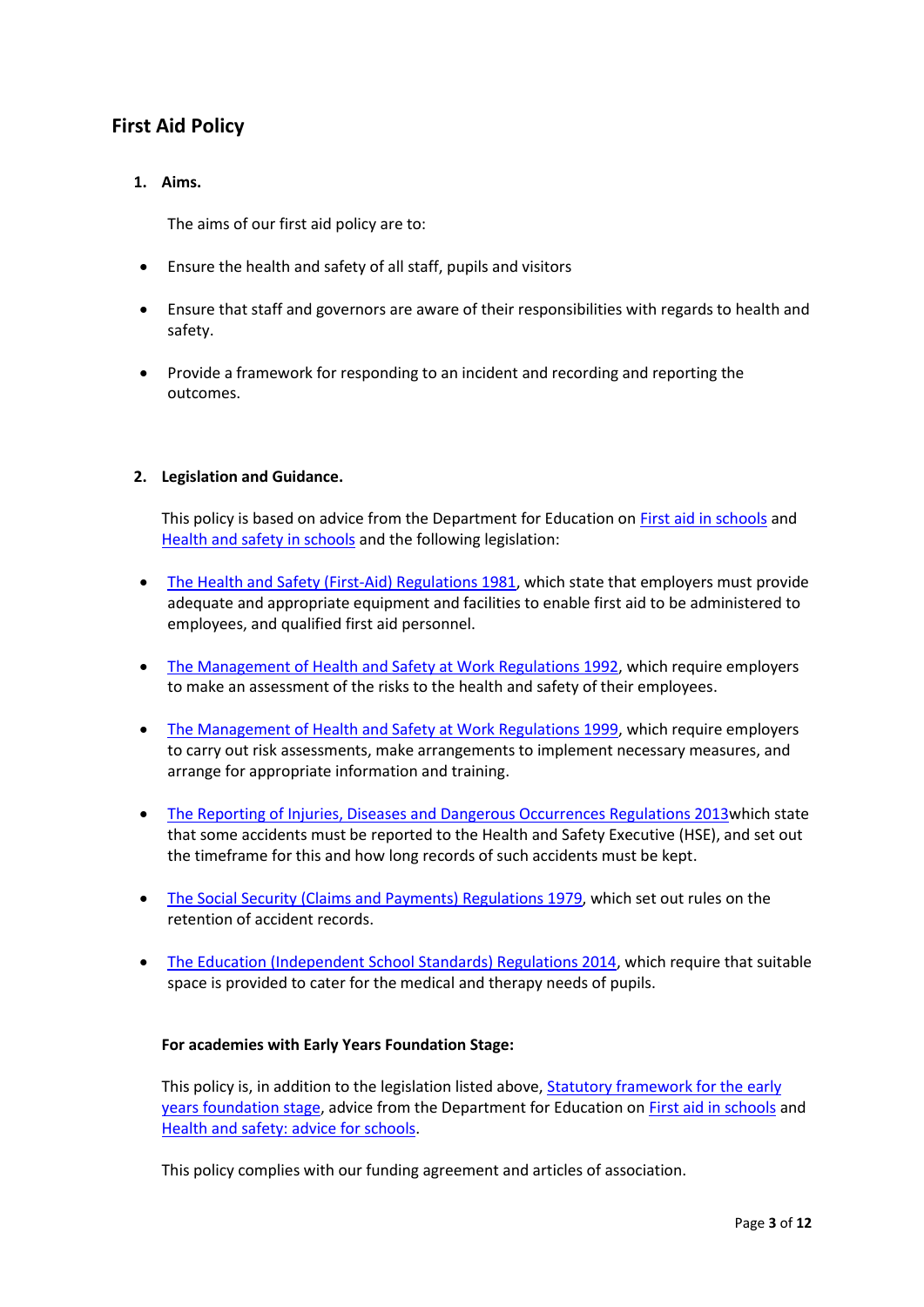#### **3. Roles and Responsibilities.**

In schools with Early Years Foundation Stage provision, at least one person who has a current paediatric first aid certificate must be on the premises at all times.

Beyond this, in all settings – and dependent upon an assessment of first aid needs – employers must usually have a sufficient number of suitably trained first aiders to care for employees in case they are injured at work. However, the minimum legal requirement is to have an 'appointed person' to take charge of first aid arrangements, provided your assessment of need has taken into account the nature of employees' work, the number of staff, the location of the school and the opening hours of 4 the premises, ensuring that there is a first aider at all times the building is operational. The appointed person does not need to be a trained first aider.

Section 3.1 below sets out the expectations of appointed persons and first aiders as set out in the 1981 first aid regulations and the DfE guidance listed in section 2.

# **3.1 Appointed Person(s) and First Aiders**

The school's appointed person(s) are responsible for:

- Taking charge when someone is injured or becomes ill.
- Ensuring there is an adequate supply of medical materials in first aid kits, and replenishing the contents of these kits.
- Ensuring that an ambulance or other professional medical help is summoned when appropriate.
- Administers first aid in line with appointed person training.

First aiders are trained and qualified to carry out the role and are responsible for:

- Acting as first responders to any incidents; they will assess the situation where there is an injured or ill person, and provide immediate and appropriate treatment.
- Sending pupils home to recover, where necessary.
- Filling in an accident report on the same day, or as soon as is reasonably practicable, after an incident.
- Keeping their contact details up to date

Our academy's appointed person(s) and first aider(s)are listed in appendix 1.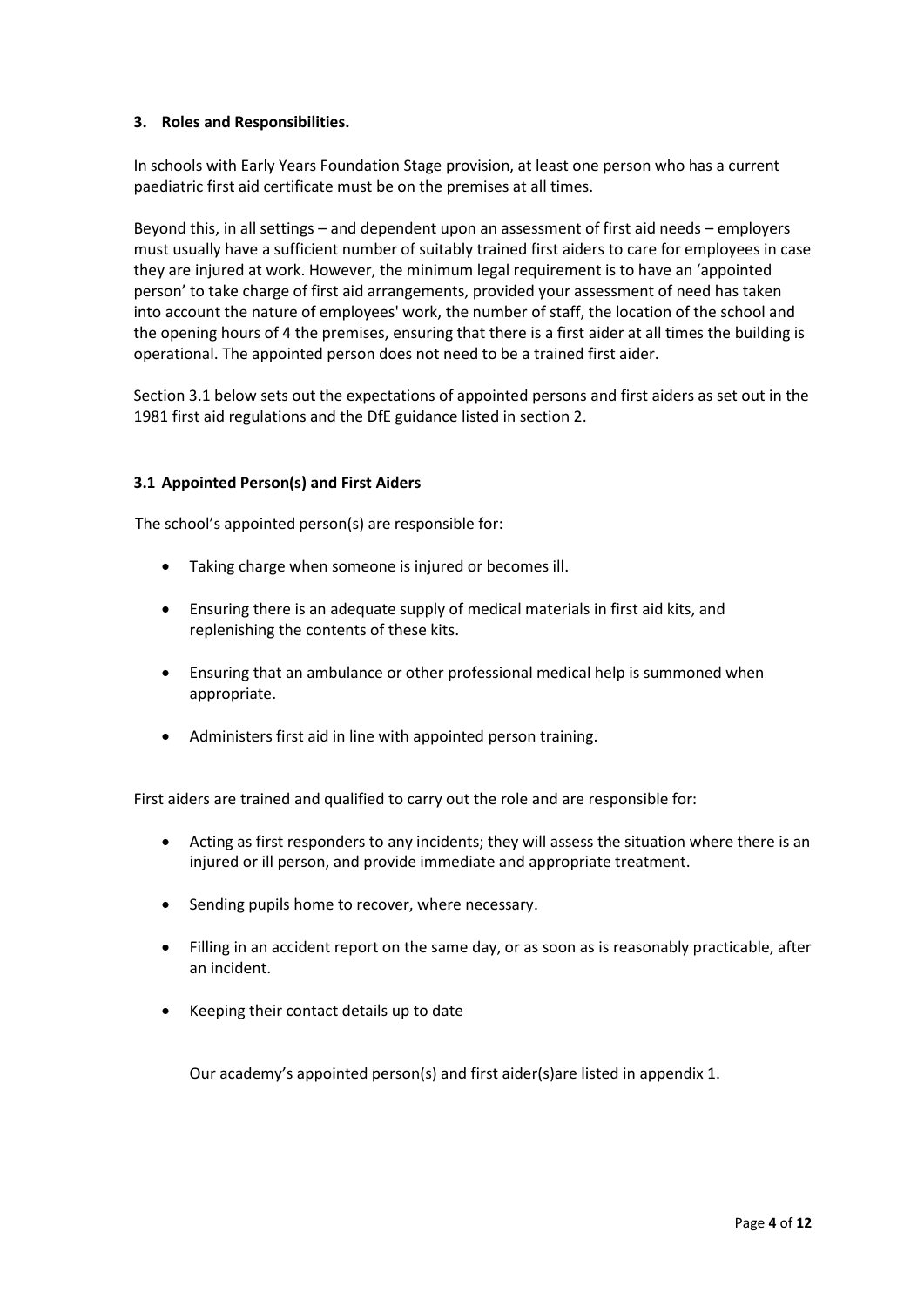# **3.2 Board of Trustees**

The Board has ultimate responsibility for health and safety matters in the academy, but delegates operational matters and day-to-day tasks to the local academy council (or local advisory group), principal and staff members.

#### **3.3 The Principal**

The principal is responsible for the implementation of this policy, including:

- Ensuring that an appropriate number of appointed persons and/or trained first aid personnel are present in the school at all times.
- Ensuring that first aiders have an appropriate qualification, keep training up to date and remain competent to perform their role.
- Ensuring all staff are aware of first aid procedures.
- Ensuring appropriate risk assessments are completed and appropriate measures are put in place.
- Undertaking, or ensuring that managers undertake, risk assessments, as appropriate, and that appropriate measures are put in place.
- Ensuring that adequate space is available for catering to the medical needs of pupils.
- Reporting specified incidents to the HSE when necessary.

#### **3.4 Staff**

School staff are responsible for:

- Ensuring they follow first aid procedures.
- Ensuring they know who the first aiders in school are.
- Completing accident reports for all incidents they attend to where a first aider/appointed person is not called.
- Informing the headteacher or their manager of any specific health conditions or first aid needs.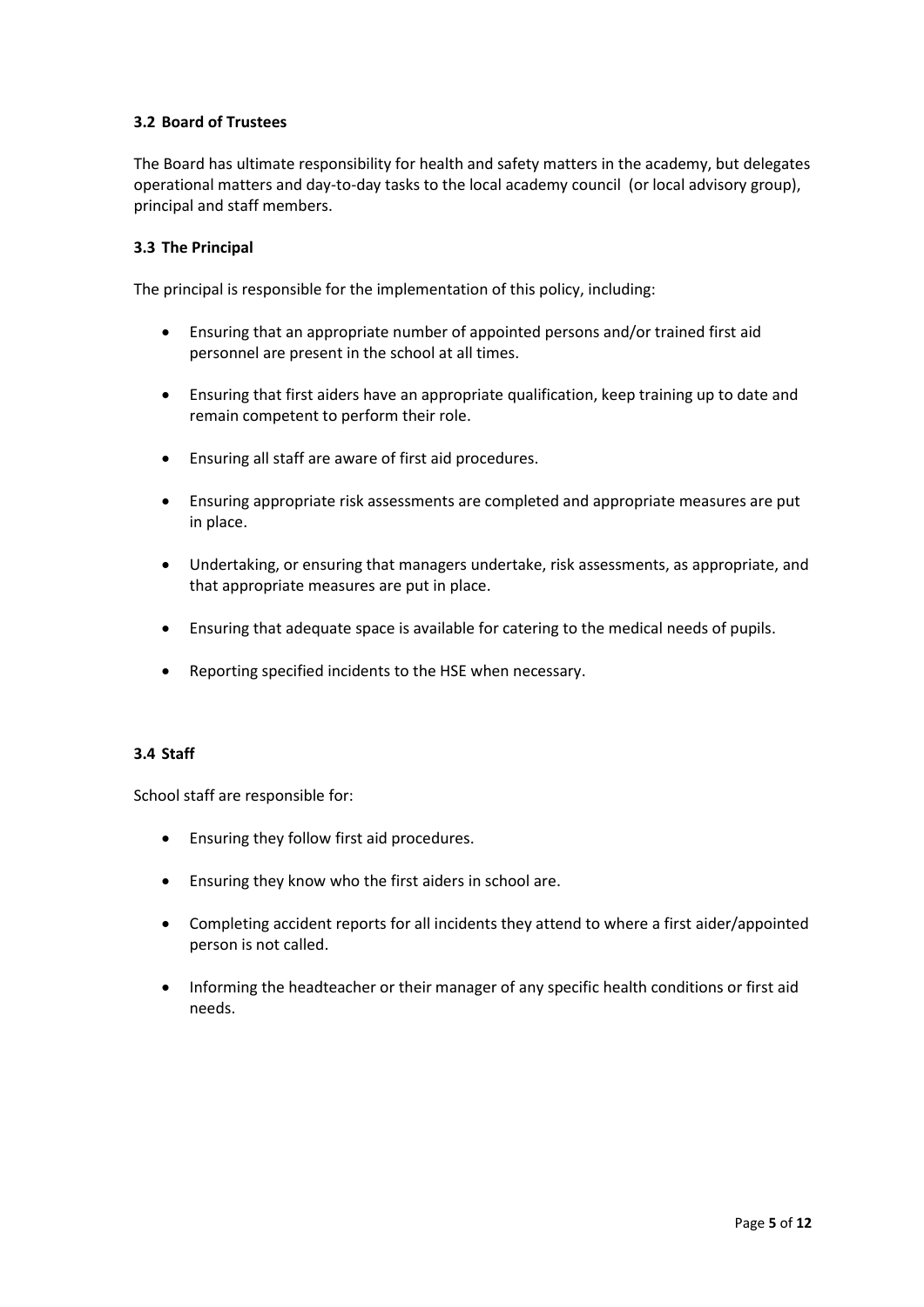#### **4. First Aid Procedures**

#### **4.1 In School Procedures**

In the event of an accident resulting in injury:

- The closest member of staff present will assess the seriousness of the injury and seek the assistance of a qualified first aider, if appropriate, who will provide the required first aid treatment.
- The first aider, if called, will assess the injury and decide if further assistance is needed from a colleague or the emergency services. They will remain on scene until help arrives.
- The first aider will also decide whether the injured person should be moved or placed in a recovery position.
- If the first aider judges that a pupil is too unwell to remain in school, parents will be contacted and asked to collect their child. Upon their arrival, the first aider will recommend next steps to the parents.
- If emergency services are called, the administration team will contact parents immediately
- The first aider will complete an accident report form on the same day or as soon as is reasonably practical after an incident resulting in an injury.

#### **4.2 Off Site Procedures**

When taking pupils off the school premises, staff will ensure they always have the following:

- A mobile phone with the school contact details.
- A travel first aid kit.
- Information about the specific medical needs of pupils.
- Parents' contact details.

Risk assessments will be completed by the trip leader prior to any educational visit that necessitates taking pupils off school premises. There will always be at least one first aider on school trips and visits.

For academies with Early Years Foundation Stage provision, there will always be at least one first aider with a current paediatric first aid certificate on school trips and visits, as required by the statutory framework for the Early Years Foundation Stage.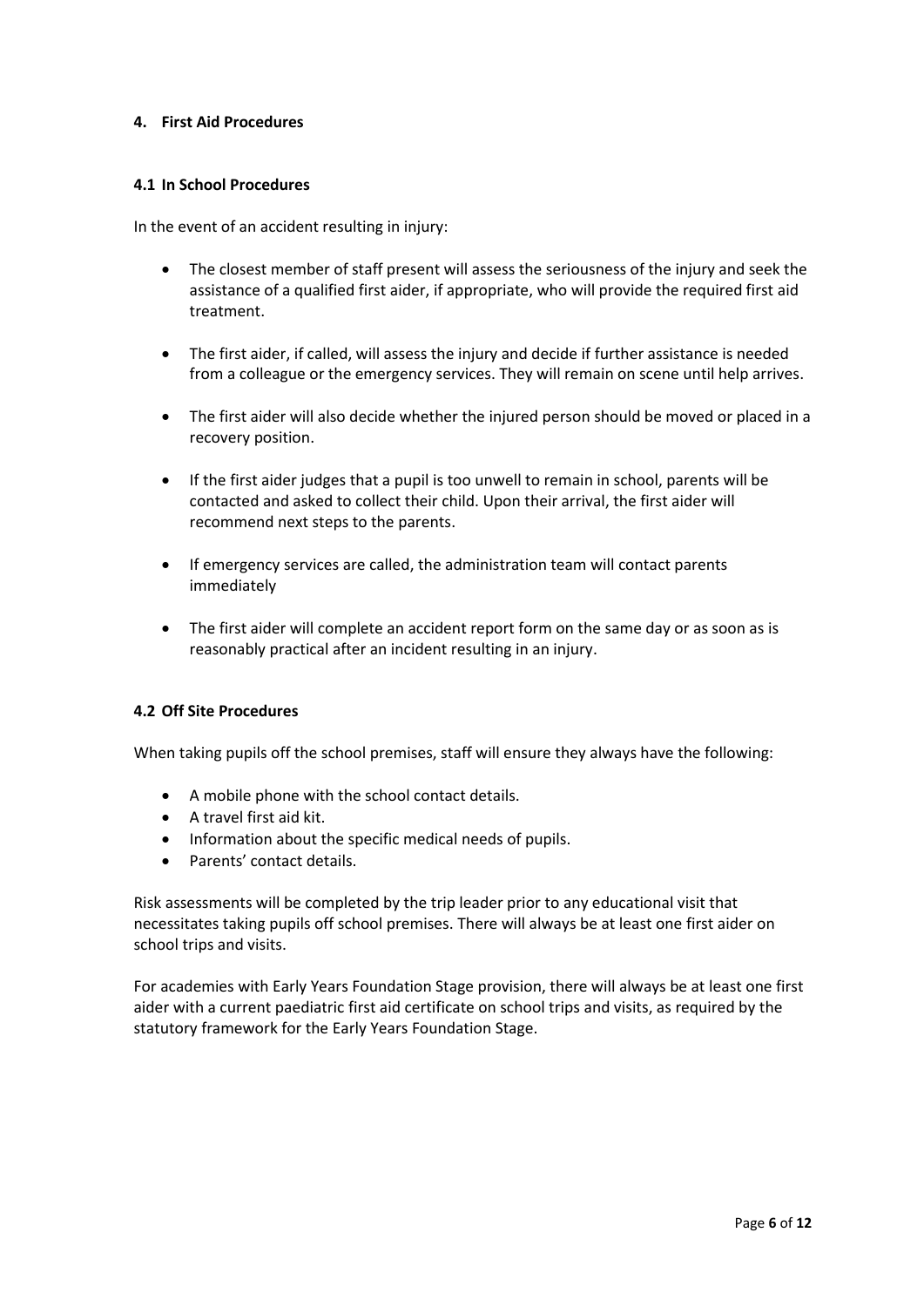## **5. Calling the Emergency Services**

In the case of major accidents, it is the decision of the fully trained first aider if the emergency services are to be called. Staff are expected to support and assist the trained first aider in their decision.

If a member of staff is asked to call the emergency services, they must;

- State what has happened.
- The pupils name.
- The age of the pupil.
- Whether the casualty is breathing and/or unconscious.
- The location of the academy.

In the event of the emergency services being called a member of staff should wait by the main entrance on Balderstone Close and guide the emergency vehicle into the academy. If the casualty is a pupil, their parents should be contacted immediately and provided with all the information. If the casualty is an adult, their next of kin should be called immediately. All contact numbers for pupils and staff are clearly located in the main school office and on SIMS.

In the event of the emergency services being called a member of staff should wait by the main entrance on Balderstone Close and guide the emergency vehicle into the academy

If the casualty is a pupil, their parents should be contacted immediately and provided with all the information. If the casualty is an adult, their next of kin should be called immediately.

All contact numbers for pupils and staff are clearly located in the main school office and on SIMS.

# **5.1 First Aid for Non-Employees**

It is our policy to offer first aid assistance to visitors on our premises. Should a visitor feel unwell or have an accident, then the employee supervising their visit should call for a first aider/appointed person. If the visitor has had an accident, the employee supervising their visit is responsible for ensuring that the incident is reported in accordance with section 8

# **6. First Aid Equipment**

All First Aid kits at Rowlatts Mead Primary Academy conform to BS8599-1:2011, there are 3 types of kit:

- Travel kit (for trips located in medical room and minibus)
- Small kit (located in each year group)
- Large kit (located in medical room)

Appropriate signage is in place with regards to the location of each kit (appendix 1) and kits are checked regularly.

All medication is kept in the Office as per the academy's Administering Medicines Policy.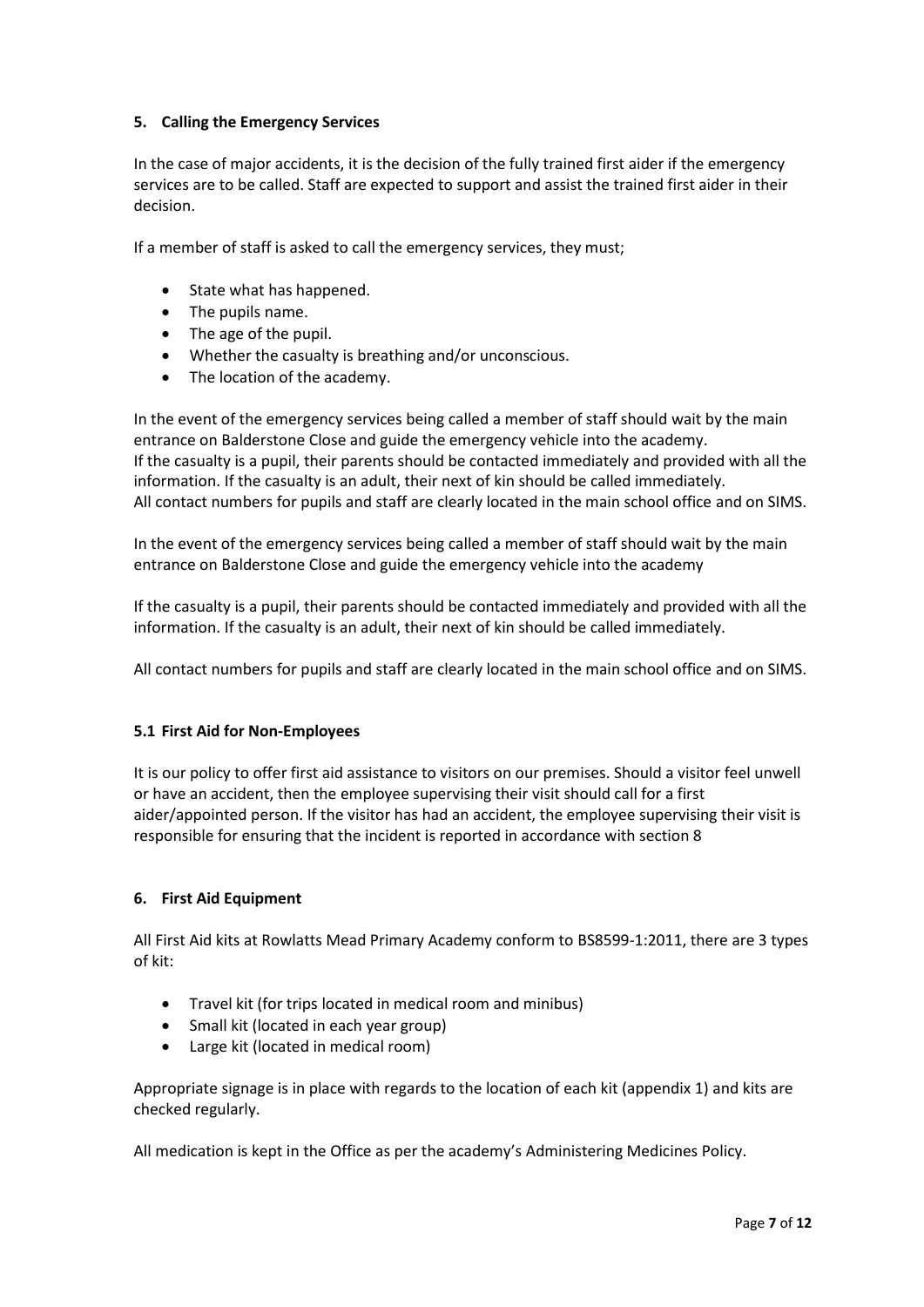# **7. Record Keeping and Reporting**

# **7.1 Reporting**

Where an incident occurs that falls under the requirements of the Reporting of Injuries, Diseases and Dangerous Occurrences Regulations (RIDDOR) it must be reported to the Corporate Health & Safety Team at the Local Authority by the quickest possible means, including entering it on the SO2 incident database. RIDDOR is explained in full at: www.hse.gov.uk. Please refer to the Health and Safety Executive for a full list of the types of incidents that fall under RIDDOR at: [Reportable](https://www.hse.gov.uk/riddor/reportable-incidents.htm)  [incidents -](https://www.hse.gov.uk/riddor/reportable-incidents.htm) RIDDOR - HSE. The Corporate Health & Safety Team will ensure that the incident is logged with the HSE.

In addition, all of the following must be reported to the Corporate Health & Safety Team by entering details using an SO2 Incident Report: All accidents/incidents etc. to employees/members of the public.

- All accidents/incidents to pupils/students that result in the injured person receiving or being advised to seek professional medical attention (Doctor, Nurse, Hospital, etc.)
- Any incident that it is perceived might give rise to litigation.
- Any incident that results in a person leaving the site prematurely as a result of the injury.
- Any head injury.

All other incidents must be recorded at the establishment using an appropriate log or database so that overall accident trends can be identified, allowing actions to reduce them to be devised and prioritised. The suitability and sufficiency of the local arrangements for recording accidents and incidents not reported to the Corporate Health & Safety Team will be reviewed during Health and Safety Audits.

In the event of a record being entered, whoever is recording the incident should write what happened, when (date and time) and where it happened. The entry should be signed and dated, and inserted in pen.

#### **7.2 First Aid and Accident Record Book**

The accident books are located in the medical room, Foundation stage and Nursery base. Previous copies of completed accident books are stored securely in the archive room.

- The accident book will be completed by a first aider on the same day or as soon as possible after an incident resulting in an injury.
- As much detail as possible should be supplied when reporting an accident.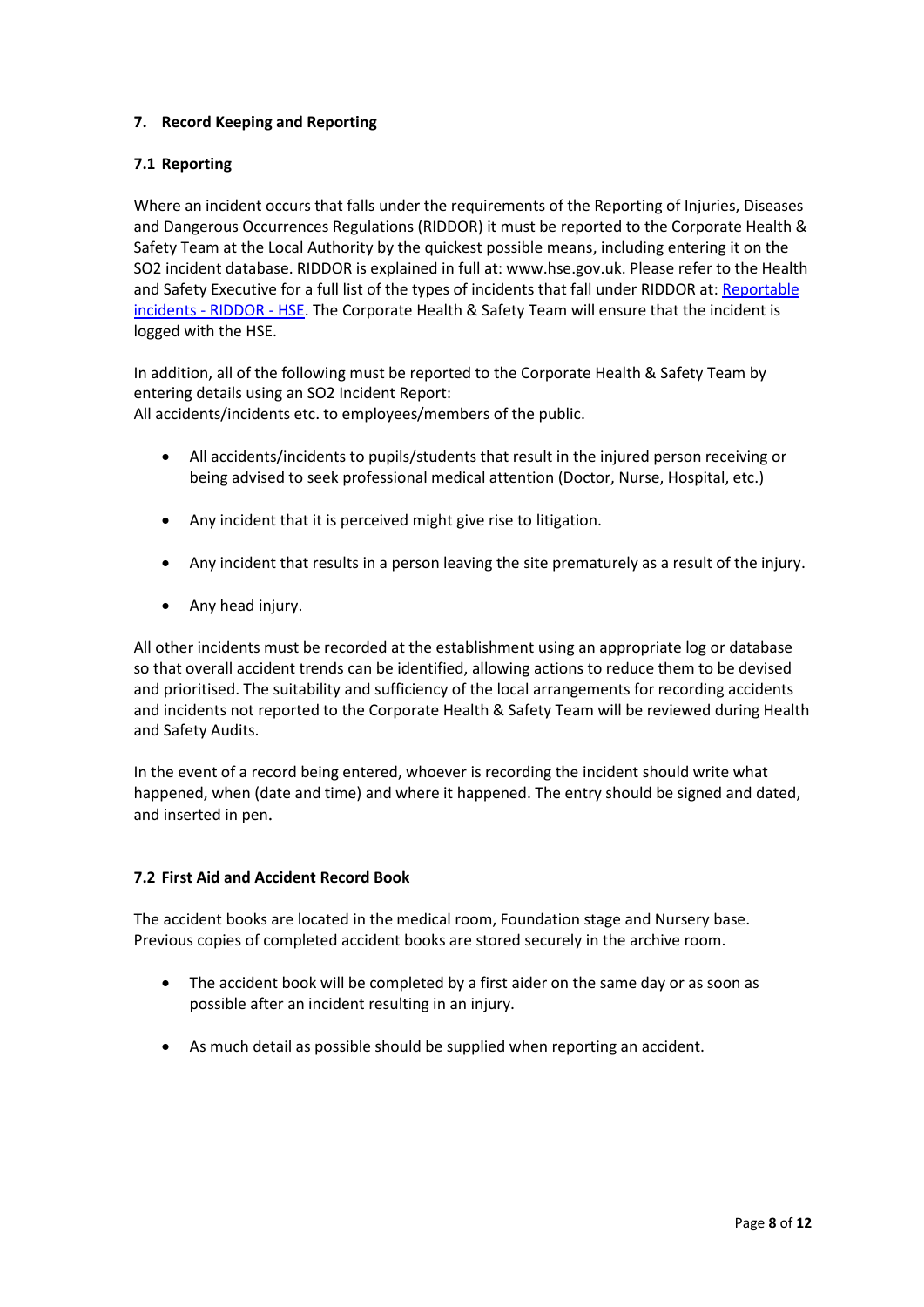#### **7.3 Notifying Parents**

Our procedure for notifying parents will be to use all telephone numbers available to contact them and leave a message should the parents not be contactable

In the event that parents cannot be contacted and a message has been left our policy will be to continue to attempt to contact the parents every half hour. In the interim, we will ensure that the qualified first aider, appointed person or another member of staff remains with the child until the parents can be contacted and arrive (as required)

In the event that the child requires hospital treatment and the parents cannot be contacted prior to attendance, the qualified first aider/appointed person /another member of staff will accompany the child to hospital and remain with them until the parents can be contacted and arrive at the hospital.

#### **Specific medical conditions**

Some pupils have medical conditions that, if not properly managed, could limit their access to education. These children may be:

- Epileptic
- Asthmatic
- Have severe allergies, which may result in anaphylactic shock
- Diabetic

Such pupils are regarded as having medical needs. Most children with medical needs are able to attend school regularly and, with support from the school, can take part in most school activities. However, school staff may need to take extra care in supervising some activities to make sure that these pupils, and others, are not put at risk.

All children with a specific medical condition have a health care plan in the office and their individual needs are signposted in the child's class register, medical room and staff room. An individual health care plan is drawn up by the child's doctor and signed off at school by the key personnel.

Parents/carers have prime responsibility for their child's health and should provide schools with information about their child's medical condition prior to starting school. Parents, and the pupil if they are mature enough, should give details in conjunction with their child's GP and Paediatrician. The school nurse or suitably qualified person also provides additional background information and practical training for school staff in understanding and using the Individual Healthcare plans. Also see the Supporting Pupils with Medical conditions and Administering Medicines in School Policy

#### **7.4 Reporting to Ofsted and child protection agencies**

The Principal will notify Ofsted of any serious accident, illness or injury to, or death of, a pupil while in the school's care. This will happen as soon as is reasonably practicable, and no later than 14 days after the incident.

The Principal will also notify the Leicester City Council of any serious accident or injury to, or the death of, a pupil while in the school's care.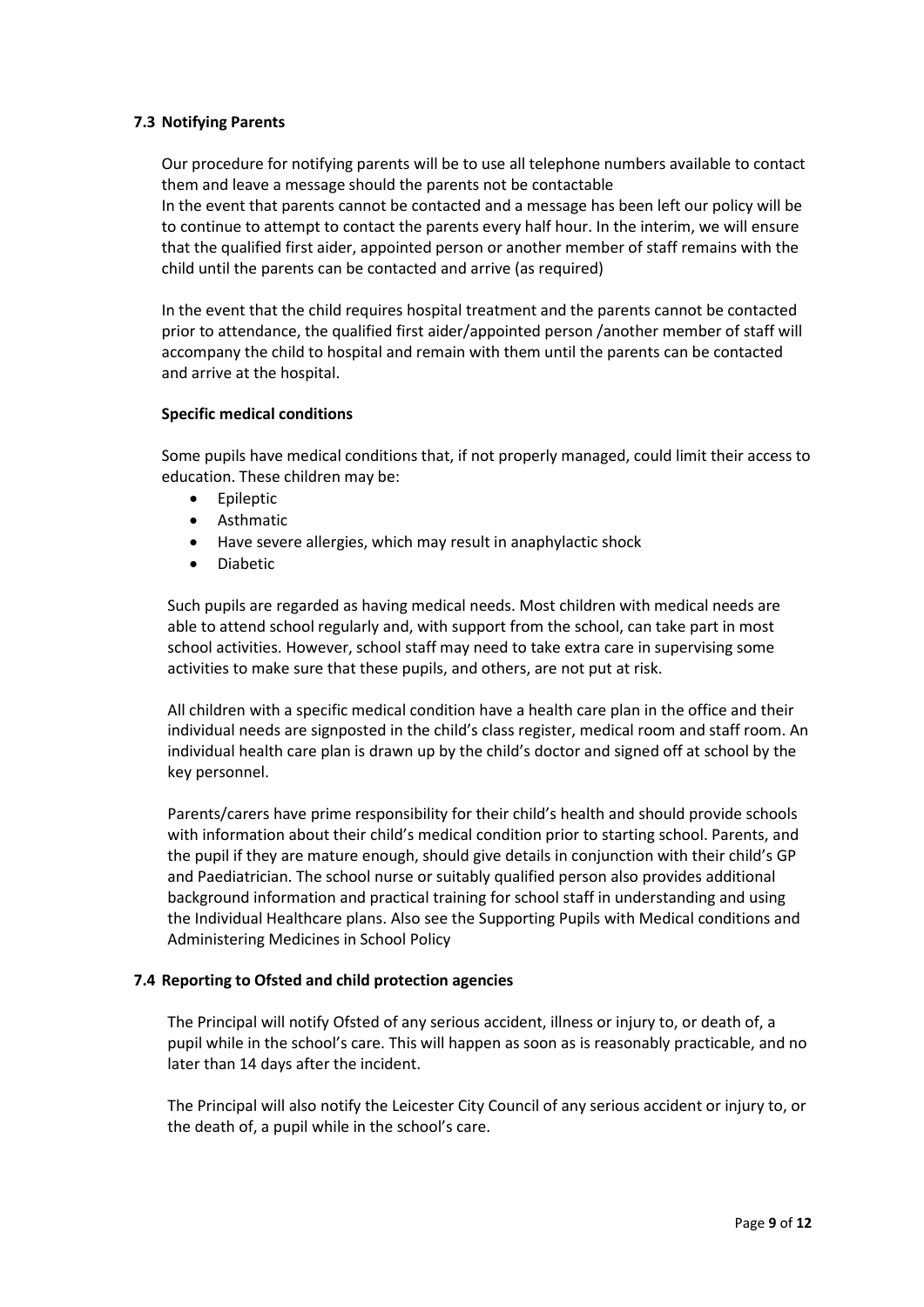## **7.5 Training**

All school staff are able to undertake first aid training if they would like to. All first aiders must have completed a training course, and must hold a valid certificate of competence to show this.

The school will keep a register of all trained first aiders, what training they have received and when this is valid until (see appendix 1). Staff are encouraged to renew their first aid training when it is no longer valid.

For academies with Early Years Foundation Stage provision, at all times, at least 1 staff member will have a current paediatric first aid (PFA) certificate which meets the requirements set out in the Early Years Foundation Stage statutory framework and is updated at least every 3 years.

#### **8. Monitoring arrangements**

This policy will be reviewed by the Executive Team every 2 years. At every review, the policy will be approved by the Board of Trustees.

#### **9. Links with other policies**

This first aid policy is linked to the Health and safety policy, risk assessments and the policy on supporting pupils with medical conditions and administering medicines.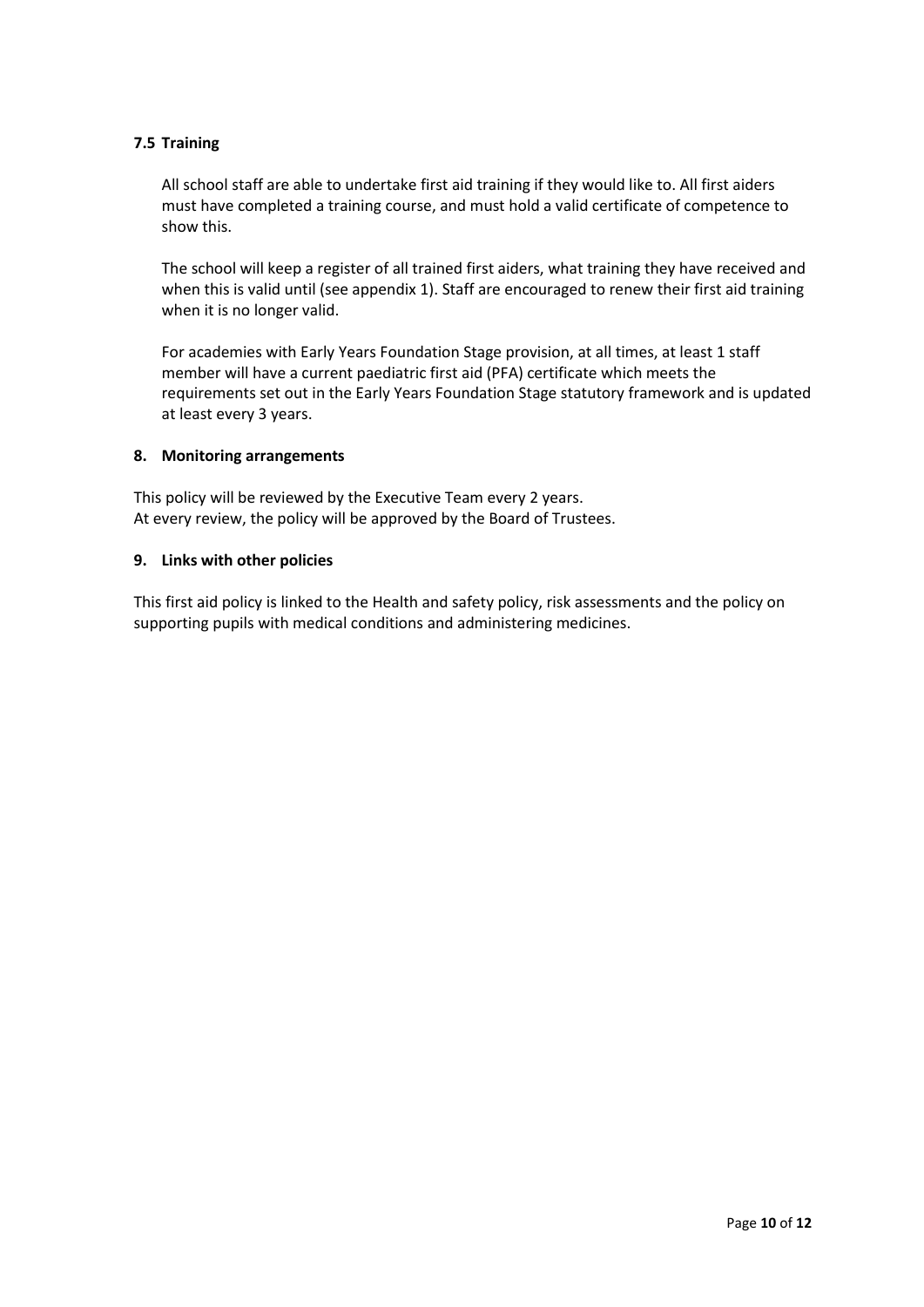# **Appendix 1 - First Aiders**

| <b>Name</b>            | <b>Certificate</b>   | Passed on  | <b>Expires on</b> |
|------------------------|----------------------|------------|-------------------|
| Alex Ashcroft          | First Aid at Work    | 08/09/2020 | 08/09/2023        |
| Amanda Snell           | First Aid at Work    | 08/09/2020 | 08/09/2023        |
| <b>Beth Lovell</b>     | First Aid at Work    | 08/09/2020 | 08/09/2023        |
| Dave Johnson           | First Aid at Work    | 08/09/2020 | 08/09/2023        |
| Deb Swann              | First Aid at Work    | 08/09/2020 | 08/09/2023        |
| Fahmida Dawood         | First Aid at Work    | 08/09/2020 | 08/09/2023        |
| <b>Grant Penton</b>    | First Aid at Work    | 08/09/2020 | 08/09/2023        |
| <b>Jodey Carvell</b>   | First Aid at Work    | 08/09/2020 | 08/09/2023        |
| Karla Blythe           | First Aid at Work    | 08/09/2020 | 08/09/2023        |
| Kathleen Daly          | First Aid at Work    | 08/09/2020 | 08/09/2023        |
| Kirti Chavda           | First Aid at Work    | 08/09/2020 | 08/09/2023        |
| Liam Johnson           | First Aid at Work    | 08/09/2020 | 08/09/2023        |
| Mary Read              | First Aid at Work    | 08/09/2020 | 08/09/2023        |
| <b>Matt Hassall</b>    | First Aid at Work    | 08/09/2020 | 08/09/2023        |
| <b>Perminder Bains</b> | First Aid at Work    | 08/09/2020 | 08/09/2023        |
| Samantha Audley        | First Aid at Work    | 08/09/2020 | 08/09/2023        |
| Sian Webb              | First Aid at Work    | 08/09/2020 | 08/09/2023        |
| Tahera Mahomed         | First Aid at Work    | 08/09/2020 | 08/09/2023        |
| <b>Teresa Venables</b> | First Aid at Work    | 08/09/2020 | 08/09/2023        |
| William Hussey         | First Aid at Work    | 08/09/2020 | 08/09/2023        |
| Anita Patel            | Paediatric first aid | 28/08/2020 | 28/08/2023        |
| Anna Barratt           | Paediatric first aid | 28/08/2020 | 28/08/2023        |
| Ella Chavda            | Paediatric first aid | 28/08/2020 | 28/08/2023        |
| Jo Glover              | Paediatric first aid | 28/08/2020 | 28/08/2023        |
| Julie Ayhan            | Paediatric first aid | 28/08/2020 | 28/08/2023        |
| Lucy Spencer           | Paediatric first aid | 28/08/2020 | 28/08/2023        |
| Lynne Lee              | Paediatric first aid | 28/08/2020 | 28/08/2023        |
| Sarah Creed            | Paediatric first aid | 28/08/2020 | 28/08/2023        |
| Shoubnam Umer          | Paediatric first aid | 28/08/2020 | 28/08/2023        |
| Shreya Soni            | Paediatric first aid | 28/08/2020 | 28/08/2023        |
| Suher Ahmed            | Paediatric first aid | 28/08/2020 | 28/08/2023        |